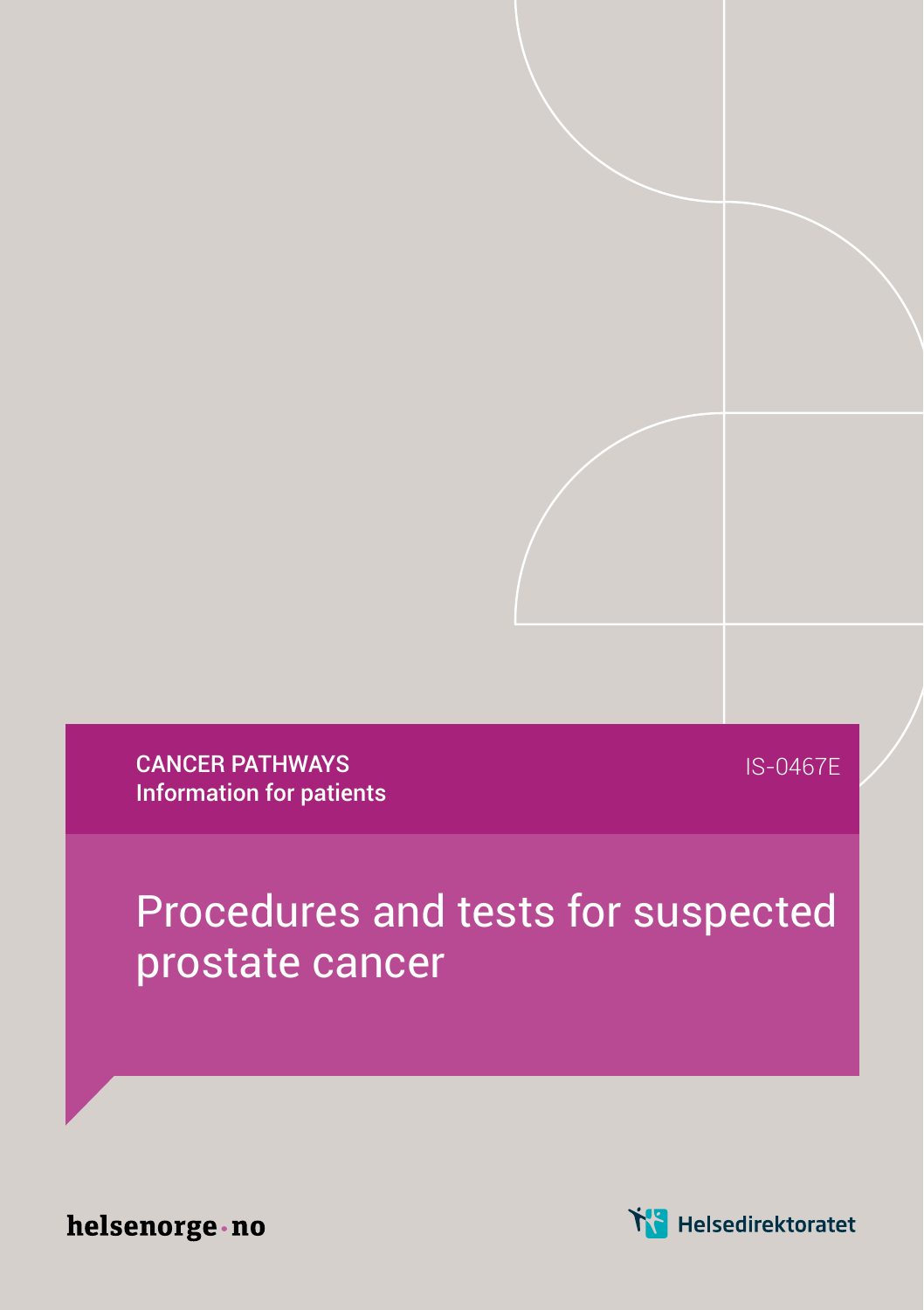You have been referred for assessment by the specialist health service because there is a suspicion of a cancer diagnosis. Specialised procedures and tests will determine whether or not you have cancer. If these procedures and tests show that you do have cancer, your treatment will be planned in consultation with you.

You have been referred for assessment via the Cancer pathway for prostate cancer. The Cancer pathways are intended to give patients and relatives predictability and security and are national standardised pathways which are discipline-based. The aim is to accelerate your assessment and the start of treatment and minimise waiting times, in order to make the assessment as predictable and stress-free as possible for you.

The Cancer pathways define the number of calendar days that each part of the assessment should take. Pathway timescales are targets rather than absolute requirements. For some patients, there will be medical reasons why the Cancer pathway should be longer or shorter than the timescales stated in the national pathway.

## ● **Procedures and tests for suspected cancer**

The aim of the assessment and the procedures and tests you will undergo is to determine whether or not you have cancer.

You may also be referred for assessment for a different illness. If the procedures and tests indicate that you have cancer, you will be given information on possible treatments and what will happen next.

You will be told about the procedures and tests that are relevant for you and when they will be carried out.

All hospitals that investigate and treat cancer patients have their own cancer pathway coordinators, who will make the necessary preparations for your pathway by booking appointments for your procedures and tests. You can contact the cancer pathway coordinator if you have any questions concerning practical matters relating to your assessment, appointments, etc. The cancer pathway coordinator is often a nurse, but he or she may also have a different background.

Medical questions will be answered by a doctor.

## ● **Assessment phases**

The assessment will normally be completed within 34 days. For medical reasons, it may sometimes take longer. The assessment period is the period from receipt of the referral by the hospital until the assessment has been completed and it has either been confirmed that you do not have cancer, or you have been given a diagnosis and a decision has been taken as regards your treatment. The timescales are defined in the Cancer pathway for prostate cancer.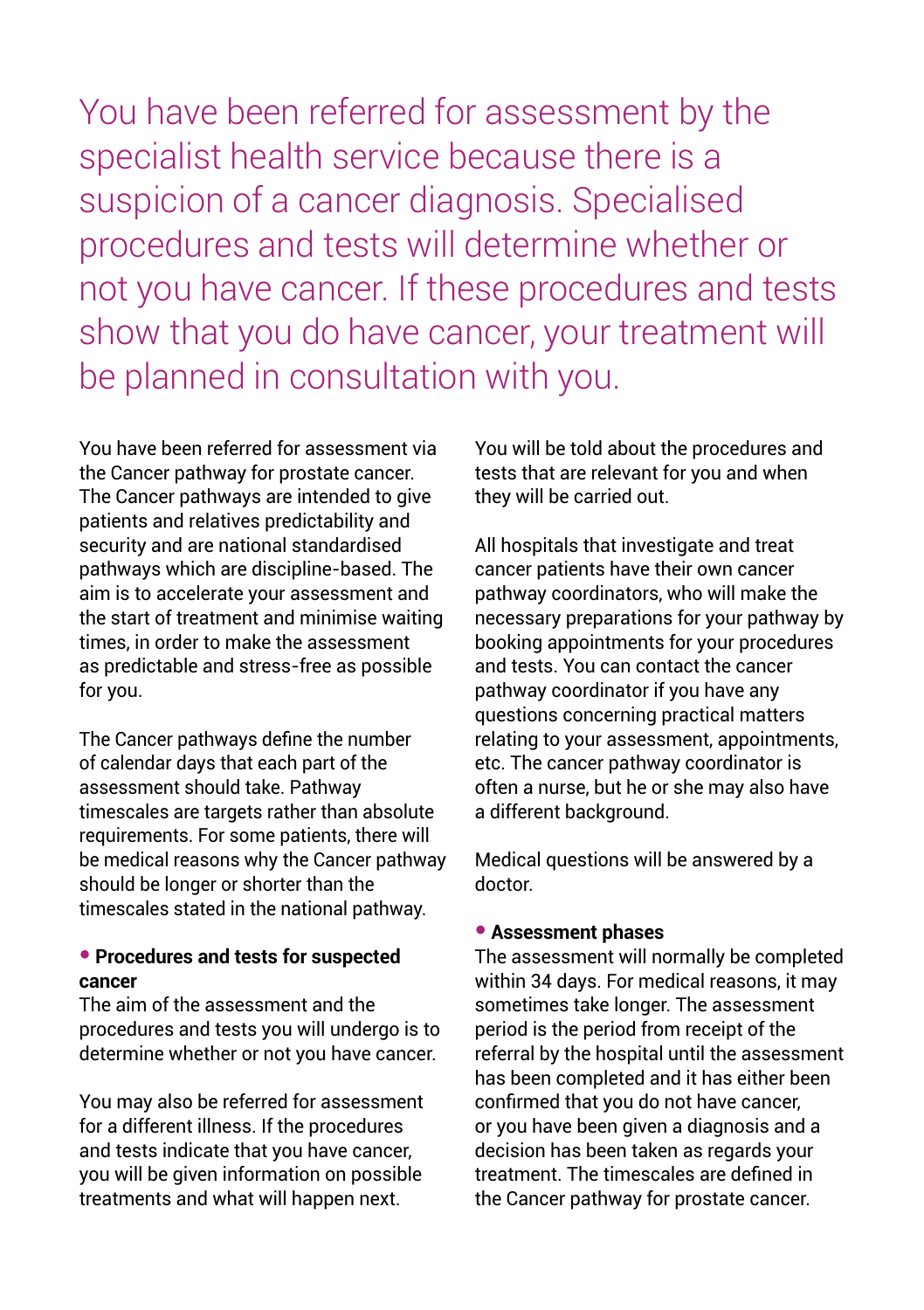| The various phases of<br>the assessment and<br>the treatment                                                                                                                                   | <b>Comments</b>                                                                                                                                                                                                                                                                                                                                                                                                                                                                                                                                                                                                                                                                                                                                                                                                            |                                                                 | <b>Recommended</b><br>within                            |
|------------------------------------------------------------------------------------------------------------------------------------------------------------------------------------------------|----------------------------------------------------------------------------------------------------------------------------------------------------------------------------------------------------------------------------------------------------------------------------------------------------------------------------------------------------------------------------------------------------------------------------------------------------------------------------------------------------------------------------------------------------------------------------------------------------------------------------------------------------------------------------------------------------------------------------------------------------------------------------------------------------------------------------|-----------------------------------------------------------------|---------------------------------------------------------|
| Phase 1: This is the<br>period from receipt<br>of your referral by the<br>hospital until your<br>first appointment for<br>procedures and tests<br>in the pathway                               | The cancer pathway coordinator will book the<br>necessary appointments for your procedures and<br>tests.                                                                                                                                                                                                                                                                                                                                                                                                                                                                                                                                                                                                                                                                                                                   |                                                                 | 10 calendar days                                        |
| Phase 2: This is the<br>period from your first<br>appointment for your<br>procedures and tests<br>in the pathway until<br>completion of your<br>assessment                                     | During this period, you will undergo procedures and<br>tests to determine whether or not you have cancer.<br>A clinical examination of the prostate gland is<br>common. Blood samples will also be taken, including<br>a prostate sample for prostate-specific antigen<br>(PSA) analysis. If cancer is still suspected, a biopsy<br>will be taken, i.e. a sample of tissue from the prostate<br>gland. Many patients also have an MRI scan.<br>Other procedures and tests may be necessary.<br>You will be told about these as you attend your<br>appointments. Once the results of the assessments<br>are available, it will normally be possible to say<br>whether or not you have cancer. A decision<br>concerning diagnosis will then be taken. If you<br>do not have cancer, the Cancer pathway will be<br>concluded. |                                                                 | 24 calendar days                                        |
| <b>Phase 3: This is the</b><br>period from you being<br>diagnosed as having<br>cancer and completing<br>all the tests and<br>procedures in the<br>pathway until the start<br>of your treatment | If you have cancer, your<br>treatment will now be planned.<br>Any decision concerning your<br>treatment will be taken in<br>consultation with you, normally<br>based on an assessment by a<br>multidisciplinary team.<br>For patients with prostate<br>cancer, one or more of the<br>following possible treatments<br>may be appropriate:<br>active monitoring, surgery,<br>radiotherapy, medicinal<br>treatment.                                                                                                                                                                                                                                                                                                                                                                                                          | <b>Surgery</b><br><b>Medicinal</b><br>treatment<br>Radiotherapy | 32 calendar days<br>3 calendar days<br>32 calendar days |
|                                                                                                                                                                                                |                                                                                                                                                                                                                                                                                                                                                                                                                                                                                                                                                                                                                                                                                                                                                                                                                            |                                                                 |                                                         |